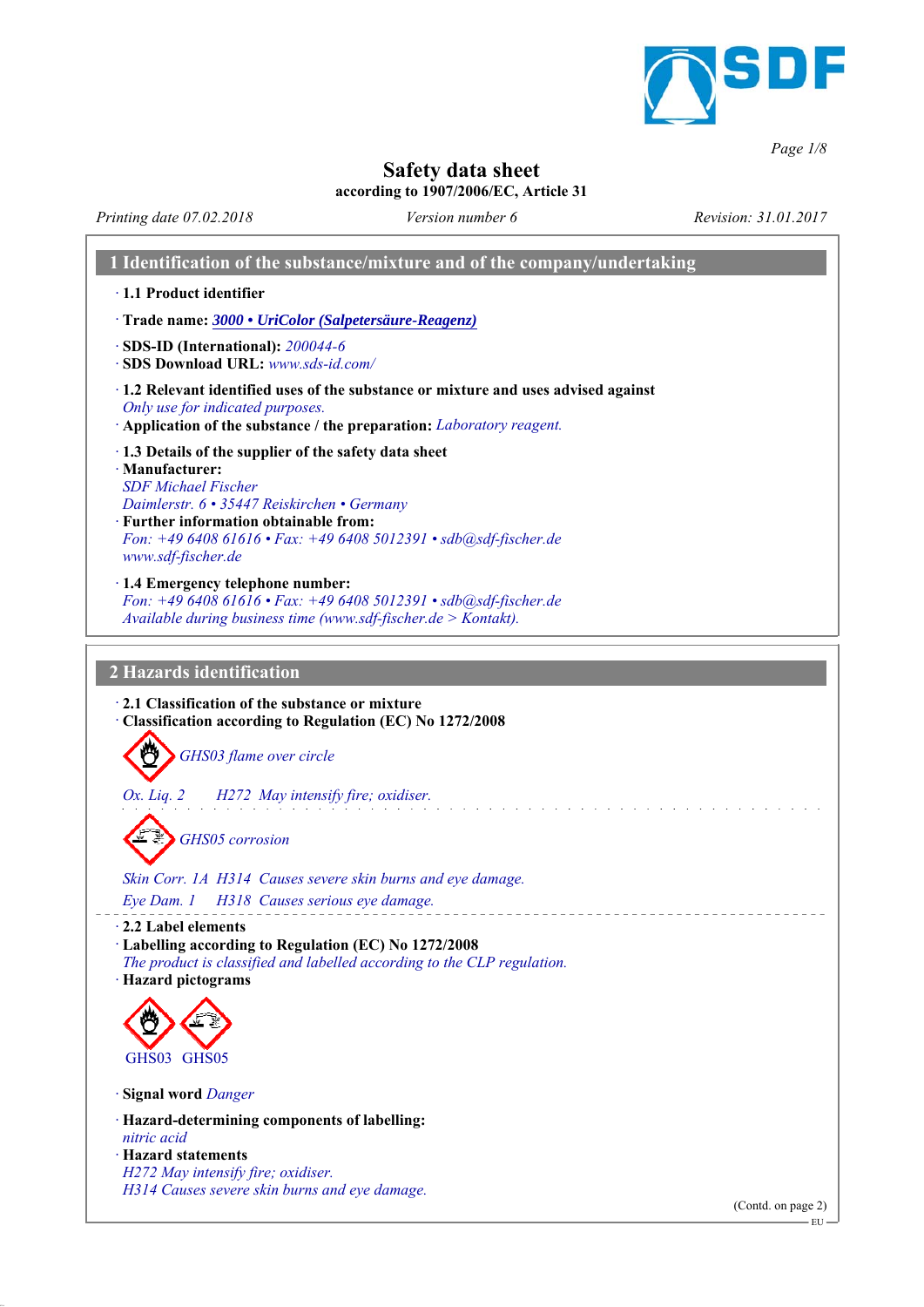

### *Page 2/8*

## **Safety data sheet**

## **according to 1907/2006/EC, Article 31**

*Printing date 07.02.2018 Revision: 31.01.2017 Version number 6*

### **Trade name:** *3000 • UriColor (Salpetersäure-Reagenz)*

|                                                                                                                  | (Contd. of page 1) $\vert$                                                                                                                           |
|------------------------------------------------------------------------------------------------------------------|------------------------------------------------------------------------------------------------------------------------------------------------------|
| • Precautionary statements                                                                                       |                                                                                                                                                      |
| P <sub>22</sub> 1                                                                                                | Take any precaution to avoid mixing with combustibles.                                                                                               |
| P <sub>260</sub>                                                                                                 | Do not breathe dust/fume/gas/mist/vapours/spray.                                                                                                     |
| P <sub>280</sub>                                                                                                 | Wear protective gloves/protective clothing/eye protection/face protection.                                                                           |
|                                                                                                                  | P303+P361+P353 IF ON SKIN (or hair): Take off immediately all contaminated clothing. Rinse skin with<br>water/shower.                                |
|                                                                                                                  | $P305+P351+P338$ IF IN EYES: Rinse cautiously with water for several minutes. Remove contact lenses, if<br>present and easy to do. Continue rinsing. |
| P310                                                                                                             | Immediately call a POISON CENTER/doctor.                                                                                                             |
| $\cdot$ 2.3 Other hazards<br>$\cdot$ <b>PBT</b> : <i>Not applicable.</i><br>$\cdot$ vPvB: <i>Not applicable.</i> | · Results of PBT and vPvB assessment                                                                                                                 |

# **3 Composition/information on ingredients**

### *ꞏ* **3.2 Chemical characterisation: Mixtures**

*ꞏ* **Description:** *Mixture of substances listed below with nonhazardous additions.*

### *ꞏ* **Dangerous components:**

| $CAS: 7697-37-2$             | nitric acid | $\otimes$ Ox. Liq. 2, H272; $\otimes$ Skin Corr. 1A, H314 | 50-100% |
|------------------------------|-------------|-----------------------------------------------------------|---------|
| EINECS: 231-714-2            |             |                                                           |         |
| Index number: $007-004-00-1$ |             |                                                           |         |

*ꞏ* **Additional information:** *For the wording of the listed hazard phrases refer to section 16.*

### **4 First aid measures**

- *ꞏ* **4.1 Description of first aid measures**
- *ꞏ* **General information:** *Immediately remove any clothing soiled by the product.*
- *ꞏ* **After inhalation:** *In case of unconsciousness place patient stably in side position for transportation.*
- *ꞏ* **After skin contact:** *Immediately wash with water and soap and rinse thoroughly.*
- *ꞏ* **After eye contact:** *Rinse opened eye for several minutes under running water. Then consult a doctor.*
- *ꞏ* **After swallowing:** *Drink plenty of water and provide fresh air. Call for a doctor immediately.*

*ꞏ* **4.2 Most important symptoms and effects, both acute and delayed** *No further relevant information available.*

*ꞏ* **4.3 Indication of any immediate medical attention and special treatment needed**

## *No further relevant information available.*

## *\** **5 Firefighting measures**

### *ꞏ* **5.1 Extinguishing media**

*ꞏ* **Suitable extinguishing agents:** *Use fire extinguishing methods suitable to surrounding conditions.*

#### *ꞏ* **5.2 Special hazards arising from the substance or mixture**

*Nitrogen oxides (NOx) During heating or in case of fire poisonous gases are produced.*

(Contd. on page 3)

EU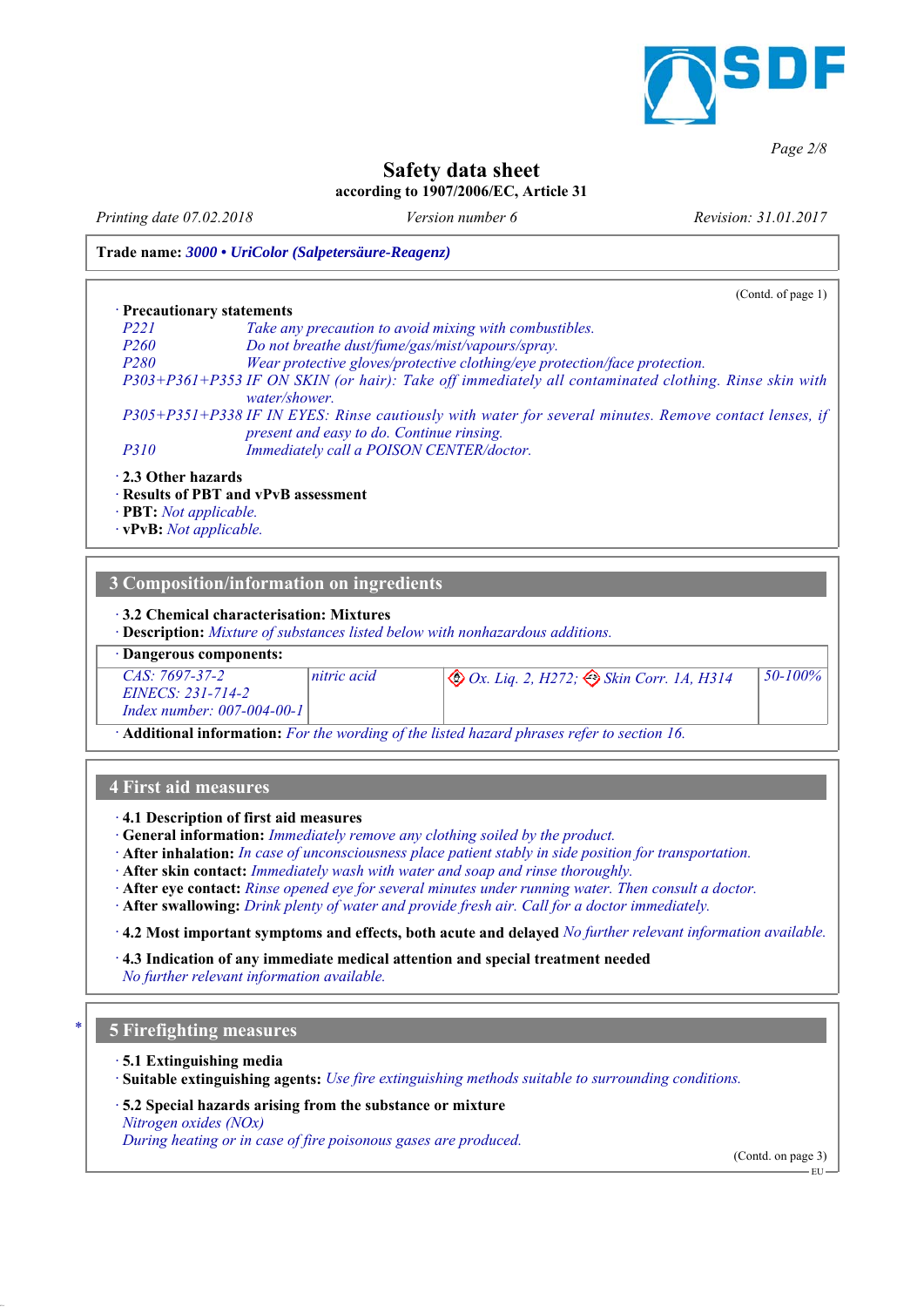

## **Safety data sheet**

**according to 1907/2006/EC, Article 31**

*Printing date 07.02.2018 Revision: 31.01.2017 Version number 6*

(Contd. of page 2)

*Page 3/8*

**Trade name:** *3000 • UriColor (Salpetersäure-Reagenz)*

### *ꞏ* **5.3 Advice for firefighters**

*ꞏ* **Protective equipment:** *Mouth respiratory protective device.*

### **6 Accidental release measures**

#### *ꞏ* **6.1 Personal precautions, protective equipment and emergency procedures** *Mount respiratory protective device. Wear protective equipment. Keep unprotected persons away.*

*ꞏ* **6.2 Environmental precautions:** *Dilute with plenty of water. Do not allow to enter sewers/ surface or ground water.*

#### *ꞏ* **6.3 Methods and material for containment and cleaning up:**

*Absorb with liquid-binding material (sand, diatomite, acid binders, universal binders, sawdust). Use neutralising agent. Dispose contaminated material as waste according to item 13. Ensure adequate ventilation.*

### *ꞏ* **6.4 Reference to other sections**

*See Section 7 for information on safe handling. See Section 8 for information on personal protection equipment. See Section 13 for disposal information.*

## **7 Handling and storage**

*ꞏ* **7.1 Precautions for safe handling**

*Ensure good ventilation/exhaustion at the workplace. Prevent formation of aerosols.*

*ꞏ* **Information about fire - and explosion protection:** *Keep respiratory protective device available.*

*ꞏ* **7.2 Conditions for safe storage, including any incompatibilities**

*ꞏ* **Storage:**

*ꞏ* **Requirements to be met by storerooms and receptacles:** *No special requirements.*

- *ꞏ* **Information about storage in one common storage facility:** *Not required.*
- *ꞏ* **Further information about storage conditions:** *Keep container tightly sealed.*

*ꞏ* **7.3 Specific end use(s)** *No further relevant information available.*

## **8 Exposure controls/personal protection**

*ꞏ* **Additional information about design of technical facilities:** *No further data; see item 7.*

*ꞏ* **8.1 Control parameters**

*ꞏ* **Ingredients with limit values that require monitoring at the workplace:**

*7697-37-2 nitric acid*

*IOELV Short-term value: 2.6 mg/m³, 1 ppm*

*ꞏ* **Additional information:** *The lists valid during the making were used as basis.*

(Contd. on page 4)

EU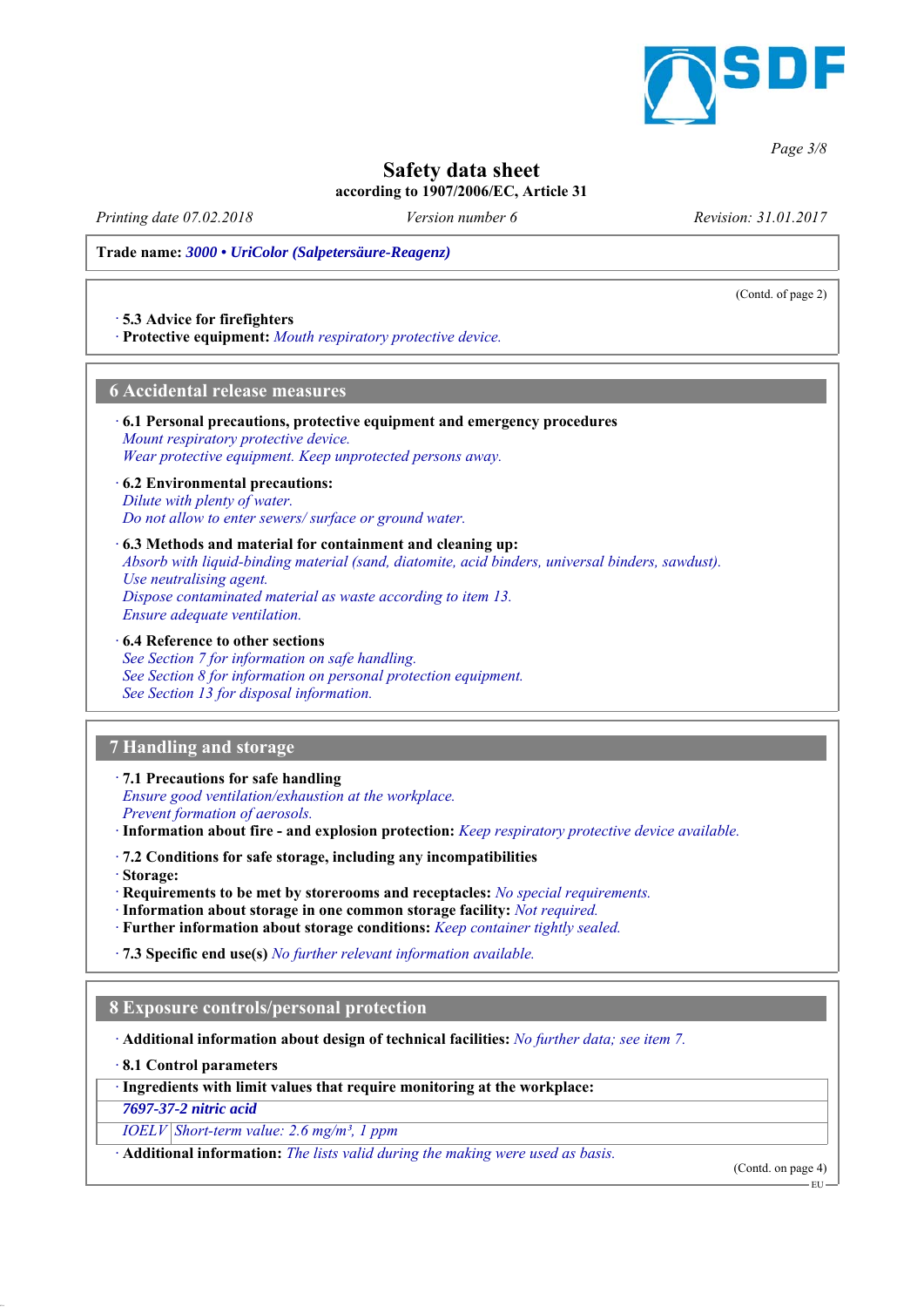

*Page 4/8*

## **Safety data sheet**

## **according to 1907/2006/EC, Article 31**

*Printing date 07.02.2018 Revision: 31.01.2017 Version number 6*

## **Trade name:** *3000 • UriColor (Salpetersäure-Reagenz)*

(Contd. of page 3) *ꞏ* **8.2 Exposure controls** *ꞏ* **Personal protective equipment:** *ꞏ* **General protective and hygienic measures:** *Keep away from foodstuffs, beverages and feed. Immediately remove all soiled and contaminated clothing Wash hands before breaks and at the end of work. Avoid contact with the eyes. Avoid contact with the eyes and skin. ꞏ* **Respiratory protection:** *In case of brief exposure or low pollution use respiratory filter device. In case of intensive or longer exposure use self-contained respiratory protective device. ꞏ* **Protection of hands:** *Protective gloves The protective gloves to be used must comply with the specifications of EC directive 89/686/EEC and the resultant standard EN374. The recommendations apply only to the product stated in the safety data sheet and supplied by us as well as to the purpose specified by us. When dissolving in or mixing with other substances and under conditions deviating from those stated in EN374 please contact the supplier of CE-approved gloves. ꞏ* **For the permanent contact in work areas without heightened risk of injury (e.g. Laboratory) gloves made of the following material are suitable:** *Glove material: butyle-rubber Glove thickness: 0.7 mm Break through time: > 480 min ꞏ* **As protection from splashes gloves made of the following materials are suitable:** *Glove material: Nitrile rubber Glove thickness: 0.40 mm Break through time: > 120 min ꞏ* **Eye protection:** *Tightly sealed goggles* **9 Physical and chemical properties** *ꞏ* **9.1 Information on basic physical and chemical properties** *ꞏ* **General Information** *ꞏ* **Appearance: Form:** *Fluid* **Colour:** *Colourless* **Odour:** *Pungent <u>Odour threshold: <i>Not determined.*</u>

*ꞏ* **pH-value at 20 °C:** *1 ꞏ* **Change in condition**

**Melting point/freezing point:** *Undetermined.*

(Contd. on page 5)

 $-EU$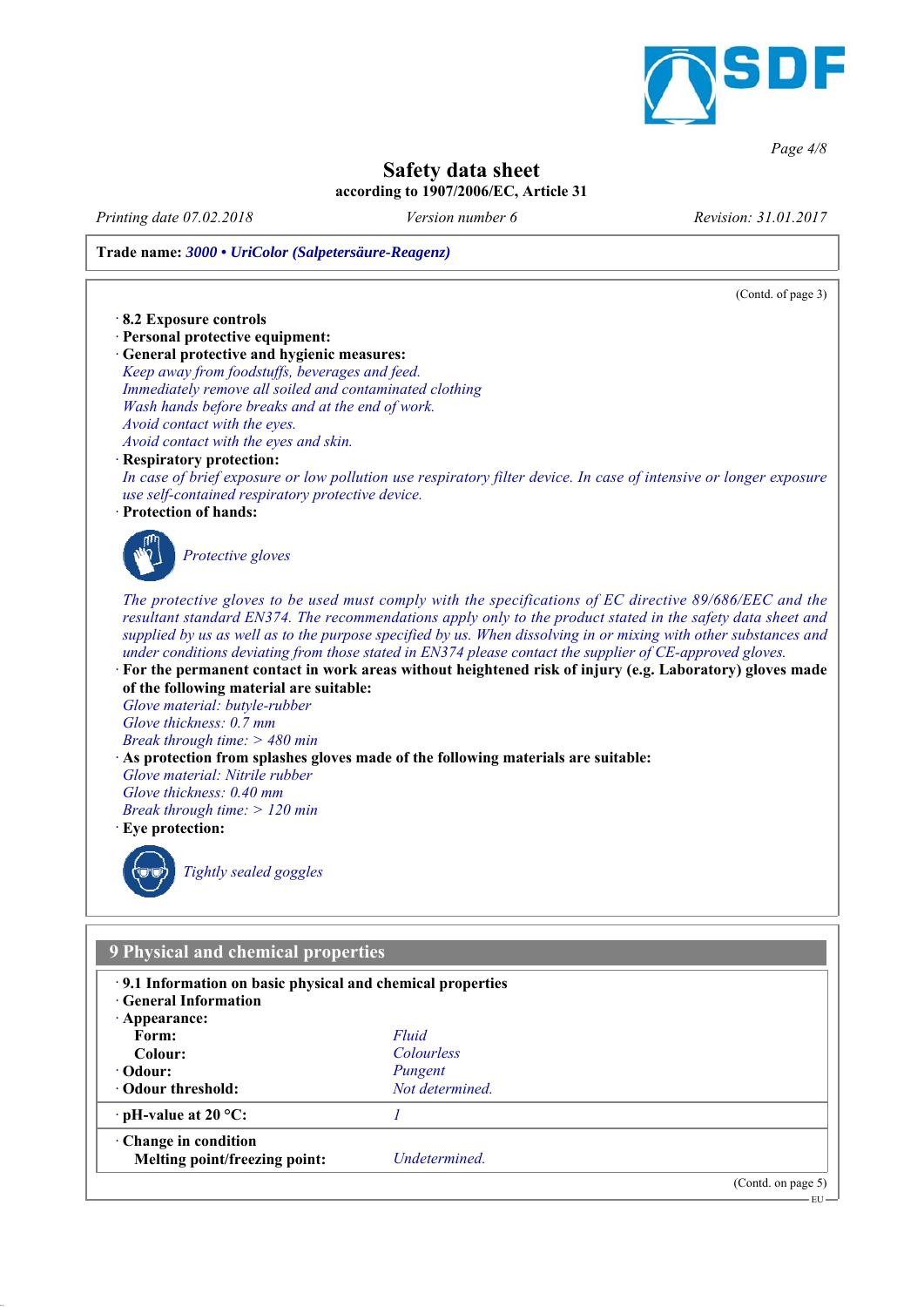

*Page 5/8*

## **Safety data sheet**

**according to 1907/2006/EC, Article 31**

*Printing date 07.02.2018 Revision: 31.01.2017 Version number 6*

**Trade name:** *3000 • UriColor (Salpetersäure-Reagenz)*

|                                                                 | (Contd. of page 4)                            |
|-----------------------------------------------------------------|-----------------------------------------------|
| Initial boiling point and boiling range: $83 \text{ }^{\circ}C$ |                                               |
| · Flash point:                                                  | Not applicable.                               |
| · Flammability (solid, gas):                                    | Not applicable.                               |
| · Decomposition temperature:                                    | Not determined.                               |
| $\cdot$ Auto-ignition temperature:                              | Product is not selfigniting.                  |
| <b>Explosive properties:</b>                                    | Product does not present an explosion hazard. |
| <b>Explosion limits:</b>                                        |                                               |
| Lower:                                                          | Not determined.                               |
| Upper:                                                          | Not determined.                               |
| $\cdot$ Vapour pressure at 20 °C:                               | $23$ $hPa$                                    |
| $\cdot$ Density at 20 °C:                                       | $1.27786$ g/cm <sup>3</sup>                   |
| · Relative density                                              | Not determined.                               |
| · Vapour density                                                | Not determined.                               |
| · Evaporation rate                                              | Not determined.                               |
| · Solubility in / Miscibility with                              |                                               |
| water:                                                          | Fully miscible.                               |
| · Partition coefficient: n-octanol/water:                       | Not determined.                               |
| · Viscosity:                                                    |                                               |
| Dynamic:                                                        | Not determined.                               |
| Kinematic:                                                      | Not determined.                               |
| · Solvent content:                                              |                                               |
| Organic solvents:                                               | $0.0\%$                                       |
| Water:                                                          | 44.8%                                         |
| $\cdot$ 9.2 Other information                                   | No further relevant information available.    |

## **10 Stability and reactivity**

*ꞏ* **10.1 Reactivity** *No further relevant information available.*

*ꞏ* **10.2 Chemical stability**

- *ꞏ* **Thermal decomposition / conditions to be avoided:** *No decomposition if used according to specifications.*
- *ꞏ* **10.3 Possibility of hazardous reactions** *No dangerous reactions known.*
- *ꞏ* **10.4 Conditions to avoid** *No further relevant information available.*
- *ꞏ* **10.5 Incompatible materials:** *No further relevant information available.*
- *ꞏ* **10.6 Hazardous decomposition products:** *No dangerous decomposition products known.*

**11 Toxicological information**

*ꞏ* **11.1 Information on toxicological effects**

*ꞏ* **Acute toxicity** *Based on available data, the classification criteria are not met.*

(Contd. on page 6)

EU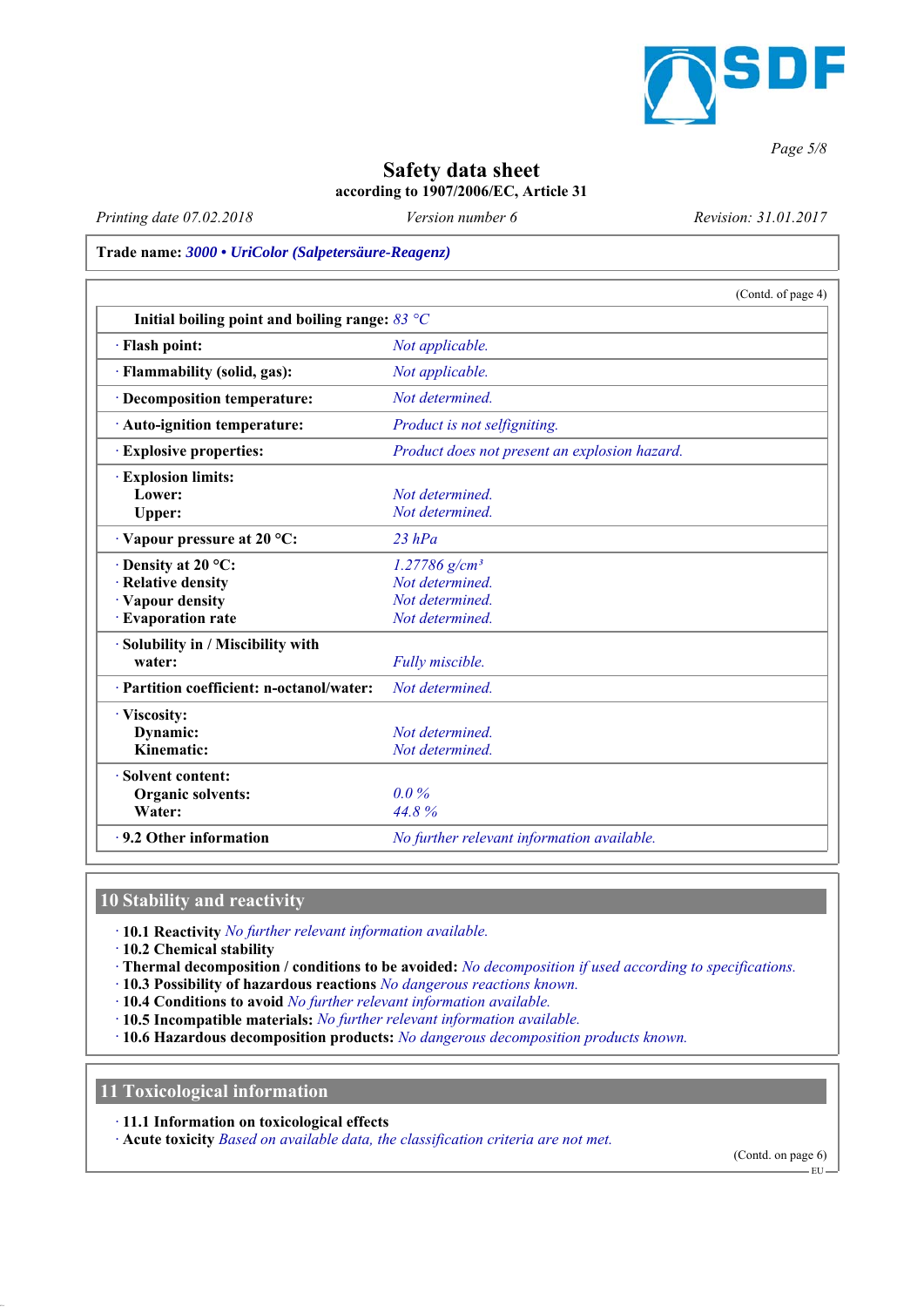

### *Page 6/8*

## **Safety data sheet**

**according to 1907/2006/EC, Article 31**

*Printing date 07.02.2018 Revision: 31.01.2017 Version number 6*

**Trade name:** *3000 • UriColor (Salpetersäure-Reagenz)*

(Contd. of page 5)

*ꞏ* **Primary irritant effect:**

*ꞏ* **Skin corrosion/irritation**

*Causes severe skin burns and eye damage.*

*ꞏ* **Serious eye damage/irritation**

*Causes serious eye damage.*

*ꞏ* **Respiratory or skin sensitisation** *Based on available data, the classification criteria are not met.*

- *ꞏ* **CMR effects (carcinogenity, mutagenicity and toxicity for reproduction)**
- *ꞏ* **Germ cell mutagenicity** *Based on available data, the classification criteria are not met.*
- *ꞏ* **Carcinogenicity** *Based on available data, the classification criteria are not met.*
- *ꞏ* **Reproductive toxicity** *Based on available data, the classification criteria are not met.*

*ꞏ* **STOT-single exposure** *Based on available data, the classification criteria are not met.*

*ꞏ* **STOT-repeated exposure** *Based on available data, the classification criteria are not met.*

*ꞏ* **Aspiration hazard** *Based on available data, the classification criteria are not met.*

### *\** **12 Ecological information**

*ꞏ* **12.1 Toxicity**

- *ꞏ* **Aquatic toxicity:** *No further relevant information available.*
- *ꞏ* **12.2 Persistence and degradability** *No further relevant information available.*
- *ꞏ* **12.3 Bioaccumulative potential** *No further relevant information available.*
- *ꞏ* **12.4 Mobility in soil** *No further relevant information available.*
- *ꞏ* **Additional ecological information:**

*ꞏ* **General notes:**

*Water hazard class 2 (German Regulation) (Self-assessment): hazardous for water*

*Do not allow product to reach ground water, water course or sewage system.*

*Must not reach sewage water or drainage ditch undiluted or unneutralised.*

*Danger to drinking water if even small quantities leak into the ground.*

*Rinse off of bigger amounts into drains or the aquatic environment may lead to decreased pH-values. A low pHvalue harms aquatic organisms. In the dilution of the use-level the pH-value is considerably increased, so that after the use of the product the aqueous waste, emptied into drains, is only low water-dangerous.*

*ꞏ* **12.5 Results of PBT and vPvB assessment**

*ꞏ* **PBT:** *Not applicable.*

*ꞏ* **vPvB:** *Not applicable.*

*ꞏ* **12.6 Other adverse effects** *No further relevant information available.*

## **13 Disposal considerations**

*ꞏ* **13.1 Waste treatment methods**

*ꞏ* **Recommendation**

*Must not be disposed together with household garbage. Do not allow product to reach sewage system.*

*ꞏ* **Uncleaned packaging:**

*ꞏ* **Recommendation:** *Disposal must be made according to official regulations.*

*ꞏ* **Recommended cleansing agents:** *Water, if necessary together with cleansing agents.*

(Contd. on page 7)

EU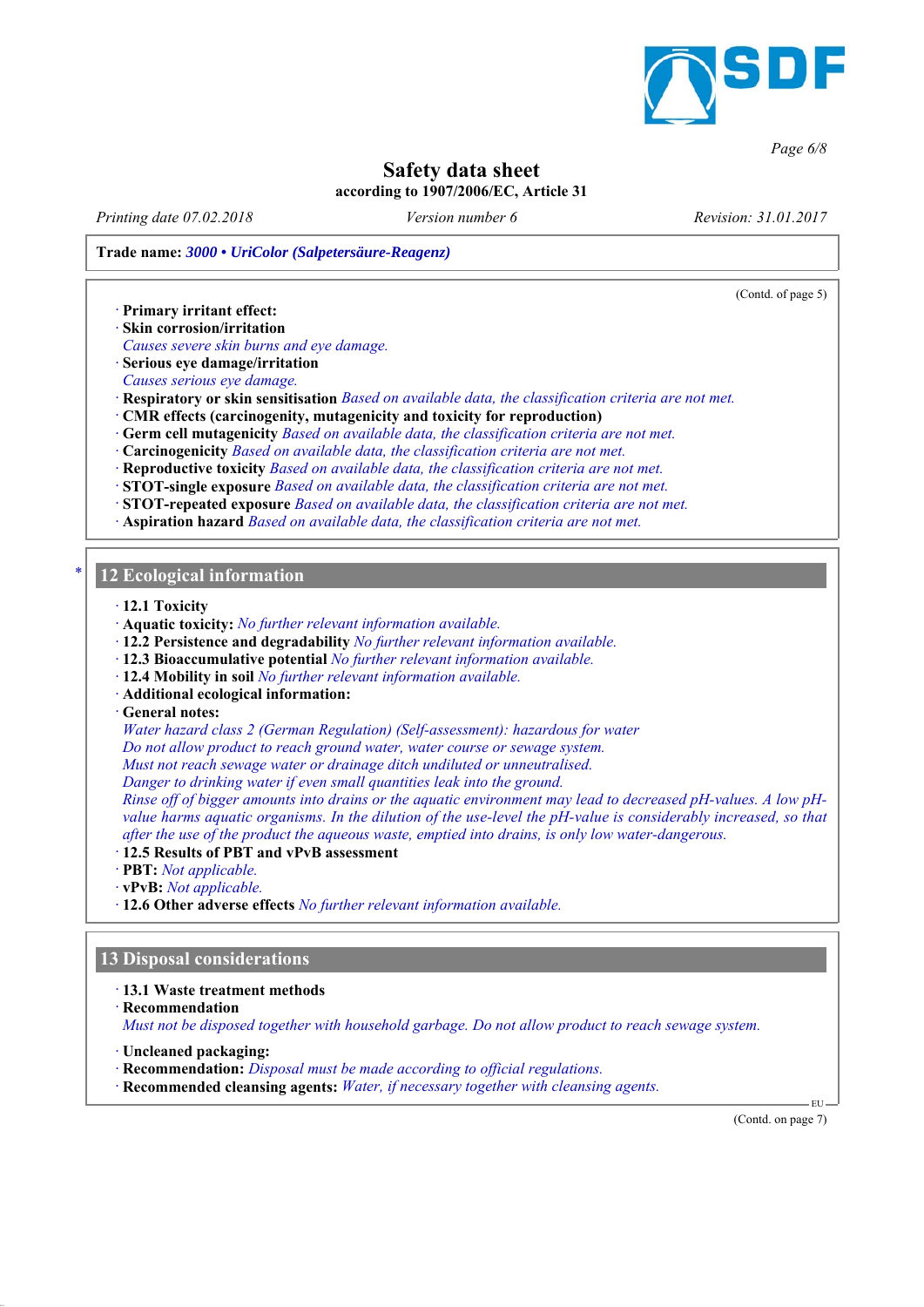

## *Page 7/8*

## **Safety data sheet**

**according to 1907/2006/EC, Article 31**

*Printing date 07.02.2018 Revision: 31.01.2017 Version number 6*

**Trade name:** *3000 • UriColor (Salpetersäure-Reagenz)*

(Contd. of page 6)

| $\cdot$ 14.1 UN-Number                            |                                                                                                     |
|---------------------------------------------------|-----------------------------------------------------------------------------------------------------|
| · ADR, IMDG, IATA                                 | UN2031                                                                                              |
| $\cdot$ 14.2 UN proper shipping name              |                                                                                                     |
| $\cdot$ ADR                                       | 2031 NITRIC ACID solution                                                                           |
| · IMDG, IATA                                      | <b>NITRIC ACID solution</b>                                                                         |
| · 14.3 Transport hazard class(es)                 |                                                                                                     |
| · ADR, IMDG, IATA                                 |                                                                                                     |
| · Class                                           | 8 Corrosive substances.                                                                             |
| · Label                                           | 8                                                                                                   |
| · 14.4 Packing group                              |                                                                                                     |
| · ADR, IMDG, IATA                                 | II                                                                                                  |
| · 14.5 Environmental hazards:                     |                                                                                                     |
| · Marine pollutant:                               | N <sub>o</sub>                                                                                      |
| · 14.6 Special precautions for user               | Warning: Corrosive substances.                                                                      |
| · Danger code (Kemler):                           | 80                                                                                                  |
| · EMS Number:                                     | $F-A, S-B$                                                                                          |
| Segregation groups                                | Acids                                                                                               |
| · Stowage Category                                | D                                                                                                   |
| · 14.7 Transport in bulk according to Annex II of |                                                                                                     |
| Marpol and the IBC Code                           | Not applicable.                                                                                     |
| · Transport/Additional information:               |                                                                                                     |
| $\cdot$ ADR                                       |                                                                                                     |
| · Limited quantities (LQ)                         | IL                                                                                                  |
| <b>Excepted quantities (EQ)</b>                   | Code: E2                                                                                            |
|                                                   | Maximum net quantity per inner packaging: 30 ml<br>Maximum net quantity per outer packaging: 500 ml |
| · Transport category                              | $\overline{2}$                                                                                      |
| · Tunnel restriction code                         | E                                                                                                   |
|                                                   |                                                                                                     |
| $\cdot$ IMDG<br>$\cdot$ Limited quantities (LQ)   | IL                                                                                                  |
| $\cdot$ Excepted quantities (EQ)                  | Code: E2                                                                                            |
|                                                   | Maximum net quantity per inner packaging: 30 ml                                                     |
|                                                   | Maximum net quantity per outer packaging: 500 ml                                                    |
| · UN "Model Regulation":                          | UN 2031 NITRIC ACID SOLUTION, 8, II                                                                 |

(Contd. on page 8)